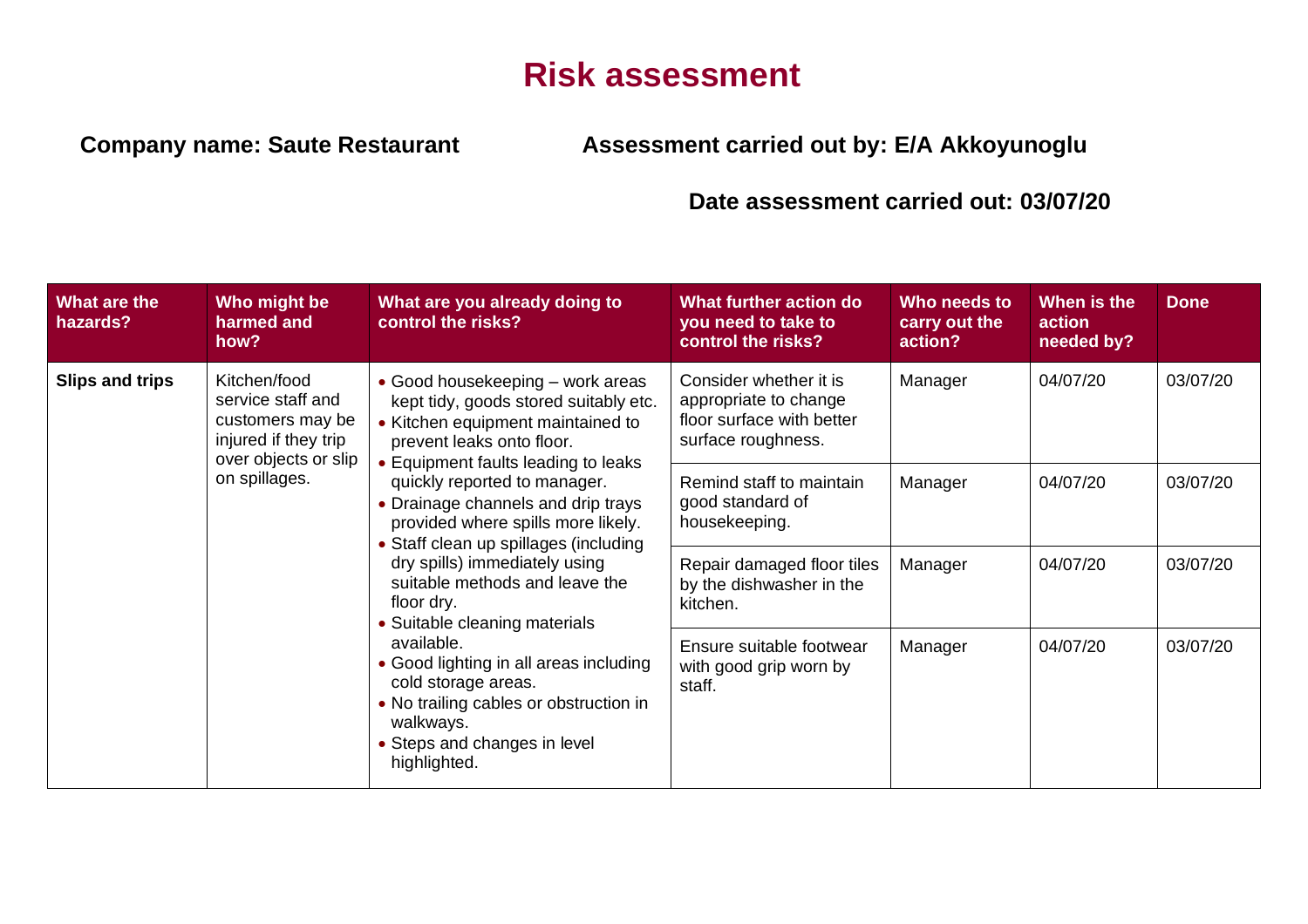| What are the<br>hazards?                                                                                                                   | Who might be<br>harmed and<br>how?                                                                                                           | What are you already doing to<br>control the risks?                                                                                                                                                                                                                                                                                                                                                                | What further action do<br>you need to take to<br>control the risks?                            | Who needs to<br>carry out the<br>action? | When is the<br>action<br>needed by? | <b>Done</b> |
|--------------------------------------------------------------------------------------------------------------------------------------------|----------------------------------------------------------------------------------------------------------------------------------------------|--------------------------------------------------------------------------------------------------------------------------------------------------------------------------------------------------------------------------------------------------------------------------------------------------------------------------------------------------------------------------------------------------------------------|------------------------------------------------------------------------------------------------|------------------------------------------|-------------------------------------|-------------|
| <b>Manual handling</b><br>Handling heavy<br>items such as flour<br>sacks, ingredients,<br>boxes of meat,<br>trays of crockery,<br>kegs etc | Kitchen staff and<br>food service staff<br>may suffer injuries<br>such as strains or<br>bruising from<br>handling<br>heavy/bulky<br>objects. | • Ingredients bought in package<br>sizes that are light enough for easy<br>handling.<br>• Commonly used items and heavy<br>stock stored on shelves at waist<br>height.<br>· Suitable mobile steps provided,<br>and staff trained to use them<br>safely.<br>• Handling aids provided for<br>movement of large/heavy items.<br>• Sink at good height to avoid<br>stooping.<br>• Staff trained in how to lift safely. | Ensure team working for<br>moving heavier items (eg<br>pots).                                  | Manager                                  | From now on                         | Always on   |
| <b>Contact with</b><br>steam, hot water,<br>hot oil and hot<br>surfaces                                                                    | Kitchen staff and<br>food service staff<br>may suffer<br>scalding or burns                                                                   | • Staff trained in risks of hot oils and<br>on procedure for emptying/cleaning<br>fryers.<br>• Staff trained in risks of releasing<br>steam.<br>• Water mixer taps provided.<br>• All staff told to wear long sleeves.<br>• Heat-resistant gloves/cloths/aprons<br>provided.                                                                                                                                       | Display 'hot water' signs at<br>sinks and 'hot surface'<br>signs at hot plates.                | Manager                                  | 04/07/20                            | 03/07/20    |
| injuries.                                                                                                                                  |                                                                                                                                              |                                                                                                                                                                                                                                                                                                                                                                                                                    | Ensure handles on pans<br>maintained.                                                          | Manager                                  | From now on                         |             |
|                                                                                                                                            |                                                                                                                                              |                                                                                                                                                                                                                                                                                                                                                                                                                    | Ensure staff trained in use<br>of coffee machine.                                              | Manager                                  | 04/07/20                            | 03/07/20    |
| <b>Knives</b>                                                                                                                              | Staff involved in<br>food preparation<br>and service could<br>suffer cuts from<br>contact with<br>blades.                                    | • Staff trained to handle knives.<br>• Knives suitably stored when not in<br>use.<br>• First aid box provided and<br>nominated first aider always on<br>site.                                                                                                                                                                                                                                                      | Tell staff not to use knives<br>to remove packaging -<br>suitable cutters will be<br>provided. | Manager and<br>staff                     | 04/07/20                            | 03/07/20    |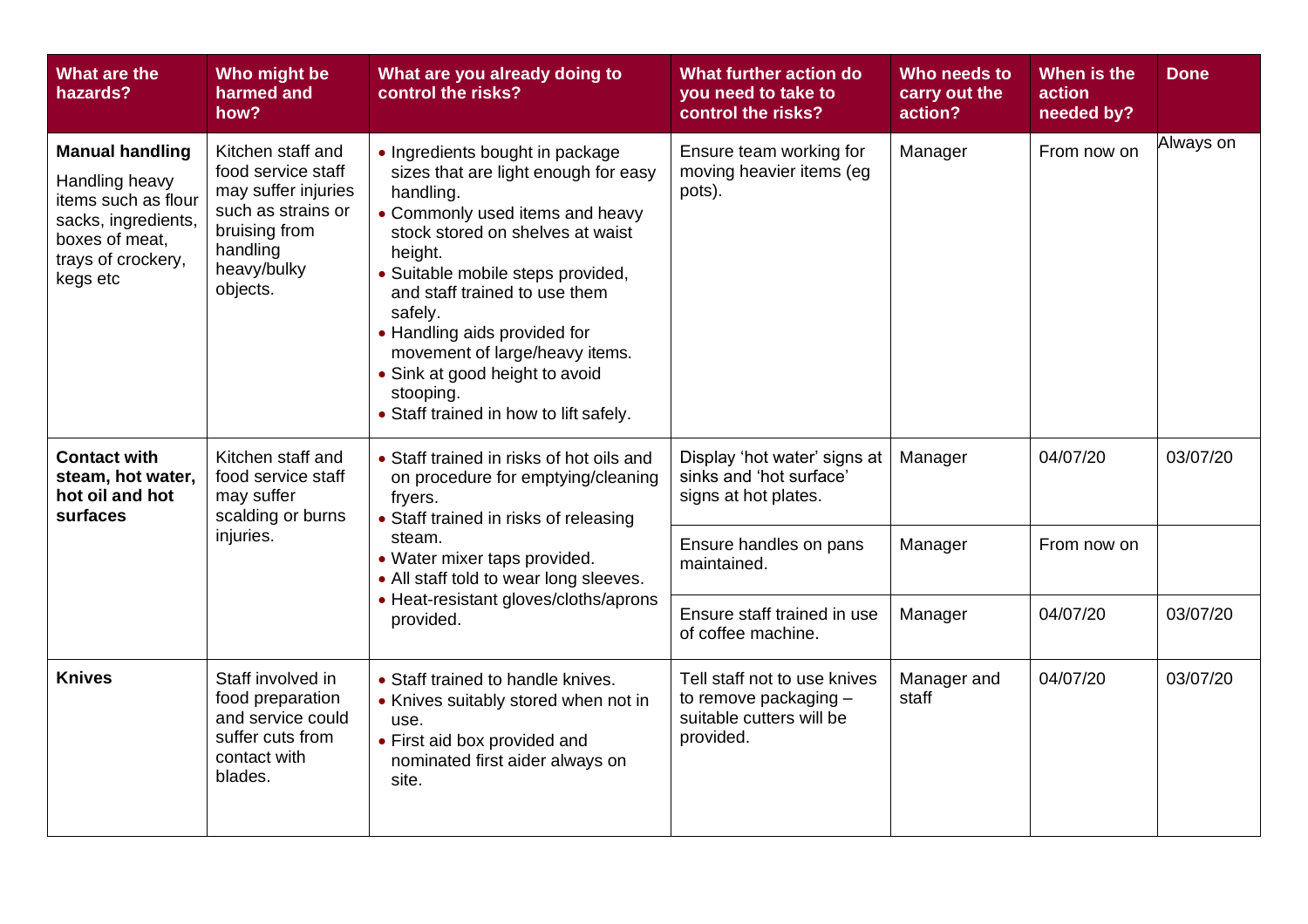| What are the<br>hazards?                                         | Who might be<br>harmed and<br>how?                                                                                        | What are you already doing to<br>control the risks?                                                                                                                                                                                                                                                                                                                                        | What further action do<br>you need to take to<br>control the risks?                                                                     | Who needs to<br>carry out the<br>action? | When is the<br>action<br>needed by? | <b>Done</b> |
|------------------------------------------------------------------|---------------------------------------------------------------------------------------------------------------------------|--------------------------------------------------------------------------------------------------------------------------------------------------------------------------------------------------------------------------------------------------------------------------------------------------------------------------------------------------------------------------------------------|-----------------------------------------------------------------------------------------------------------------------------------------|------------------------------------------|-------------------------------------|-------------|
| <b>Food handling</b>                                             | Frequent hand<br>washing can cause<br>skin damage.<br>Some foods can<br>cause some staff<br>to develop skin<br>allergies. | • Where possible and sensible, staff<br>use tools (cutlery, tongs scoops<br>etc) to handle food rather than<br>hands.<br>• Food grade, single- use, non-latex<br>gloves are used for tasks that can<br>cause skin problems, eg salad<br>washing, vegetable peeling and fish<br>filleting.<br>• Where handling cannot be avoided,<br>hands are rinsed promptly after<br>finishing the task. | Staff reminded to<br>thoroughly dry hands after<br>washing.                                                                             | Manager and<br>staff                     | 04/07/20                            | 03/07/20    |
|                                                                  |                                                                                                                           |                                                                                                                                                                                                                                                                                                                                                                                            | Provide non-taint, nut-oil-<br>free cream for staff to<br>apply regularly to replace<br>the moisture 'stripped' by<br>frequent washing. | Manager and<br>staff                     | 04/07/20                            | 03/07/20    |
|                                                                  |                                                                                                                           |                                                                                                                                                                                                                                                                                                                                                                                            | Remind staff to check for<br>dry, red or itchy skin on<br>their hands and to tell<br>manager if this occurs.                            | Manager and<br>staff                     | 04/07/20                            | 03/07/20    |
| <b>Contact with</b><br>bleach and other<br>cleaning<br>chemicals | Prolonged contact<br>with water,<br>particularly in<br>combination with                                                   | • Dishwasher used instead of<br>washing up by hand.<br>• All containers clearly labelled.                                                                                                                                                                                                                                                                                                  | Staff reminded to<br>thoroughly dry hands after<br>washing.                                                                             | Manager and<br>staff                     | 04/07/20                            | 03/07/20    |
|                                                                  | detergents, can<br>cause skin<br>damage.<br>Staff cleaning<br>premises risk skin                                          | • Where possible, cleaning products<br>marked 'irritant' not purchased and<br>milder alternatives bought instead.<br>• Long-handled mops and brushes,<br>and strong rubber gloves, provided<br>and used.                                                                                                                                                                                   | Provide non-taint, nut-oil-<br>free cream for staff to<br>apply regularly to replace<br>the moisture 'stripped' by<br>frequent washing. | Manager and<br>staff                     | 04/07/20                            | 03/07/20    |
|                                                                  | irritation or eye<br>damage from<br>direct contact with<br>bleach and other<br>cleaning products.                         | • Staff wash rubber gloves after<br>using them and store them in a<br>clean place.                                                                                                                                                                                                                                                                                                         | Remind staff to check for<br>dry, red or itchy skin on<br>their hands and to tell<br>manager if this occurs.                            | Manager and<br>staff                     | 04/07/20                            | 03/07/20    |
|                                                                  | Vapour may cause<br>breathing<br>problems.                                                                                |                                                                                                                                                                                                                                                                                                                                                                                            |                                                                                                                                         |                                          |                                     |             |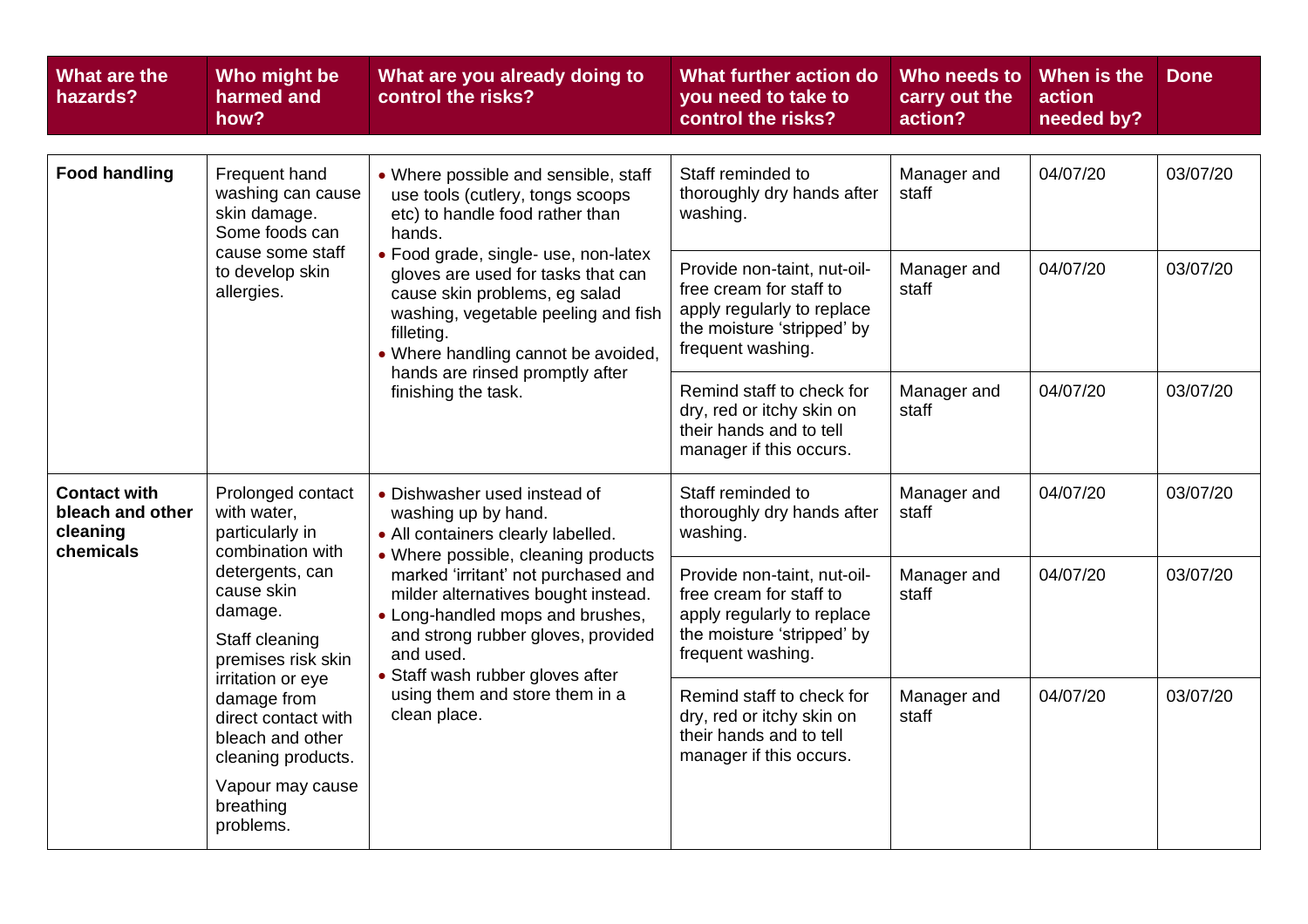| What are the<br>hazards? | Who might be<br>harmed and<br>how?                                                                               | What are you already doing to<br>control the risks?                                                                                                                                                                                                                                                                                                                                                                                                                                                                                                                                                                       | What further action do<br>you need to take to<br>control the risks?                                                                                                             | Who needs to<br>carry out the<br>action? | When is the<br>action<br>needed by? | <b>Done</b> |
|--------------------------|------------------------------------------------------------------------------------------------------------------|---------------------------------------------------------------------------------------------------------------------------------------------------------------------------------------------------------------------------------------------------------------------------------------------------------------------------------------------------------------------------------------------------------------------------------------------------------------------------------------------------------------------------------------------------------------------------------------------------------------------------|---------------------------------------------------------------------------------------------------------------------------------------------------------------------------------|------------------------------------------|-------------------------------------|-------------|
| <b>Gas appliances</b>    | Staff and<br>customers could<br>suffer serious/fatal<br>injuries as a result<br>of explosion/<br>release of gas. | • Daily check of gas appliance<br>controls.<br>• Inspection, service and test carried<br>out by Gas Safe registered<br>engineer every 12 months.<br>• Staff know where main isolation tap<br>is and how to turn supply off in an<br>emergency.                                                                                                                                                                                                                                                                                                                                                                            | <b>Contact Gas Safe</b><br>registered engineer to fit<br>suitable flame failure<br>device on oven.                                                                              | Manager                                  | 04/07/20                            | 03/07/20    |
| <b>Electrical</b>        | Staff could suffer<br>serious/fatal<br>injuries as a result<br>of electric shock.                                | • Manager visually inspects the<br>system once a year and is<br>competent to do so.<br>• System inspected and tested by an<br>electrician every five years.<br>• Staff trained to check equipment<br>before use and to report any<br>defective plugs, discoloured<br>sockets or damaged cable and<br>equipment.<br>• Staff know where fuse box is and<br>how to safely switch off electricity in<br>an emergency.<br>• Plugs, sockets etc suitable for<br>kitchen environment.<br>• Access to fuse box kept clear.<br>• Residual current devices (RCDs)<br>installed on supplies to hand-held<br>and portable appliances. | Manager to inspect plugs,<br>cables etc regularly.<br>Get electrician to inspect<br>electrical equipment and<br>advise on how often these<br>should be inspected and<br>tested. | Manager                                  | From now on                         |             |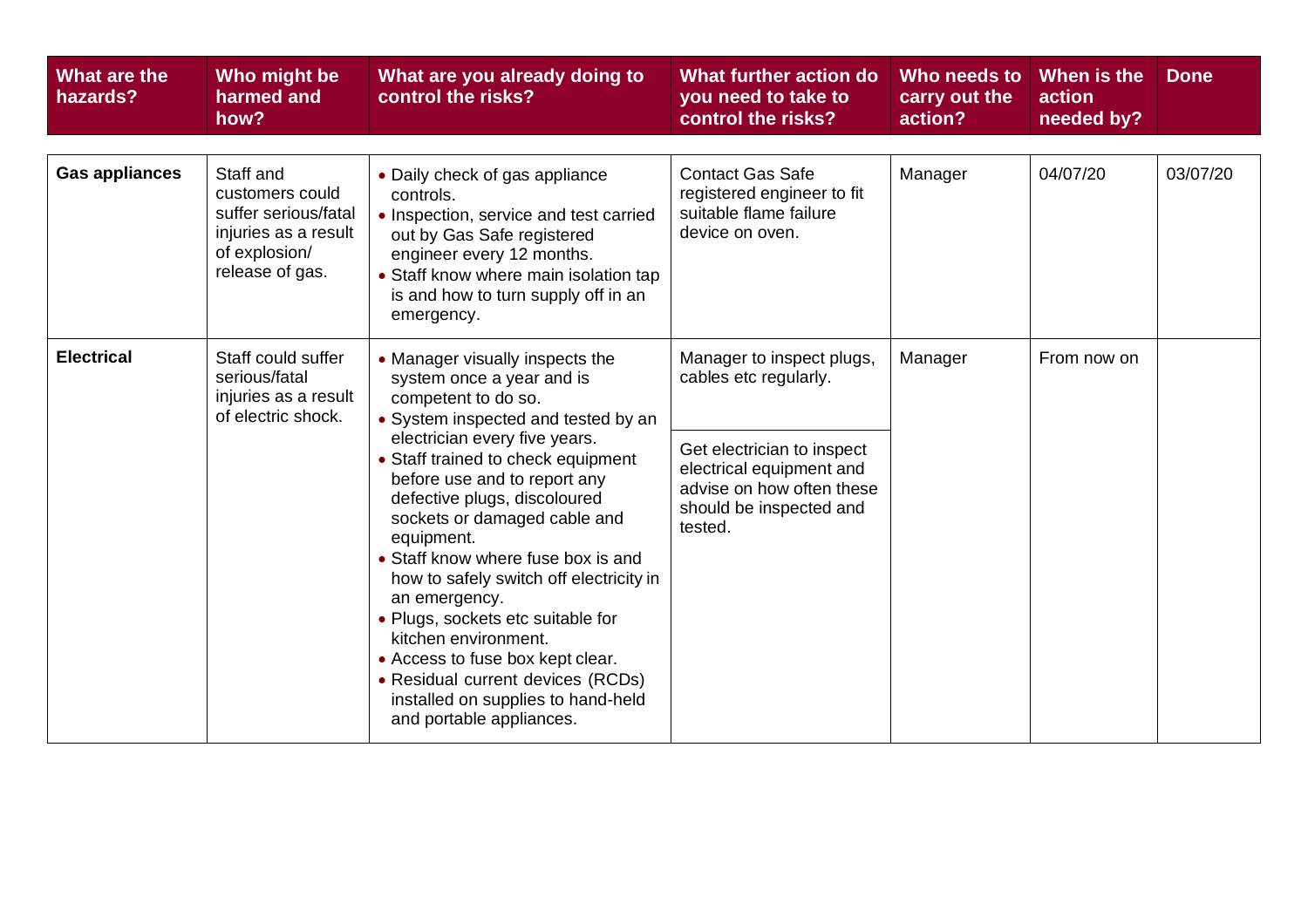| What are the<br>hazards?               | Who might be<br>harmed and<br>how?                                                                                                                                                                                                                                           | What are you already doing to<br>control the risks?                                                                                                                                                                                                                                                                                                                  | What further action do<br>you need to take to<br>control the risks?                                                                      | Who needs to<br>carry out the<br>action? | When is the<br>action<br>needed by? | <b>Done</b> |
|----------------------------------------|------------------------------------------------------------------------------------------------------------------------------------------------------------------------------------------------------------------------------------------------------------------------------|----------------------------------------------------------------------------------------------------------------------------------------------------------------------------------------------------------------------------------------------------------------------------------------------------------------------------------------------------------------------|------------------------------------------------------------------------------------------------------------------------------------------|------------------------------------------|-------------------------------------|-------------|
| <b>Fire</b>                            | Staff or customers<br>could suffer<br>serious/fatal<br>injuries from<br>burns/smoke<br>inhalation.                                                                                                                                                                           | Fire risk assessment done as at<br>www.communities.gov.uk/fire and<br>necessary action taken.                                                                                                                                                                                                                                                                        | None                                                                                                                                     |                                          |                                     |             |
| <b>Machinery</b>                       | Staff risk serious<br>injury from contact<br>with dangerous or<br>moving parts of<br>machinery.                                                                                                                                                                              | • Staff trained in cleaning, assembly<br>and operating procedures.<br>• All dangerous parts to machinery<br>suitably guarded.<br>• Daily checks of machinery guards<br>before use.<br>• Staff trained to spot and report any<br>defective machinery.<br>• Safety-critical repairs carried out by<br>competent person.<br>• Operating instructions easy to<br>locate. | Remind staff to always<br>isolate (switch off from<br>power supply) machinery<br>before carrying out<br>maintenance or cleaning<br>work. | Manager                                  | 04/07/20                            | 03/07/20    |
| <b>Walk-in fridges</b><br>and freezers | Any staff who may<br>need to go in<br>them, especially<br>those not trained<br>in how to operate<br>the emergency<br>alarm from inside.<br>If trapped,<br>employees could<br>Develop<br>hypothermia.<br>There is also a<br>slip risk to staff<br>from spills on the<br>floor | • Training all staff on how to open<br>• the door from inside, and how to<br>• activate the alarm. • Regular<br>cleaning to prevents<br>• slips. • Adopting a 'clean as you<br>go'<br>• policy to ensure any spills are<br>• cleaned up right away. • Providing<br>first aid training should<br>• it be needed.                                                      | None                                                                                                                                     |                                          | 04/07/20                            | 03/07/20    |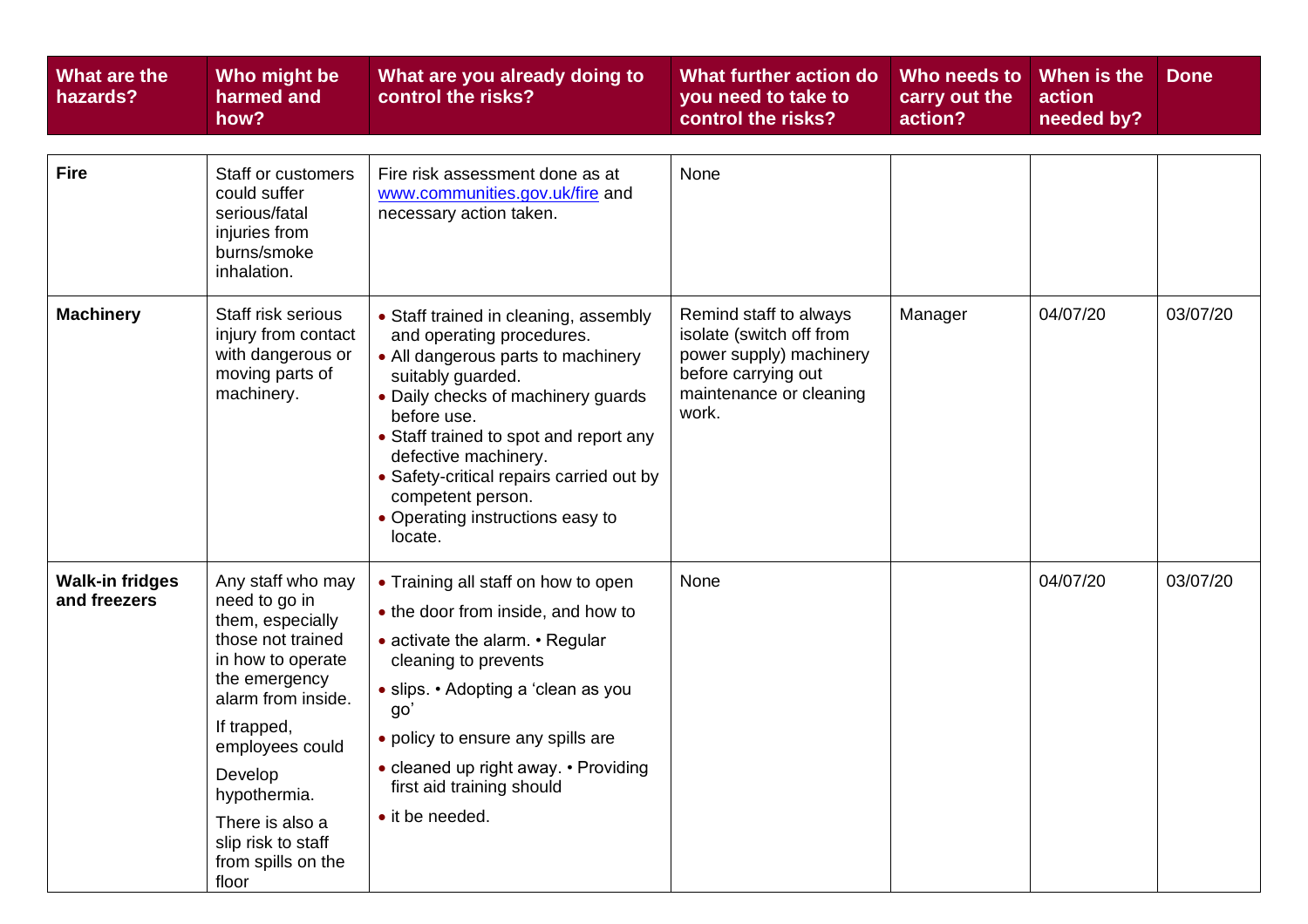| What are the<br>hazards? | Who might be<br>harmed and<br>how? | What are you already doing to<br>control the risks?        | What further action do<br>you need to take to<br>control the risks? | Who needs to<br>carry out the<br>action? | When is the<br>action<br>needed by? | <b>Done</b> |
|--------------------------|------------------------------------|------------------------------------------------------------|---------------------------------------------------------------------|------------------------------------------|-------------------------------------|-------------|
|                          |                                    |                                                            |                                                                     |                                          |                                     |             |
| <b>Overheating</b>       | Those working in<br>the kitchen    | • Maintenance of extraction to<br>provide clean, cool air. | Encourage staff to take<br>breaks                                   | Duty<br>Manager                          | As and when                         |             |
|                          | during extreme<br>temperatures     | • Providing cold drinks when<br>needed to hot staff.       | where possible to cool<br>down                                      |                                          |                                     |             |
|                          | may experience<br>heat stress      |                                                            | and rest.                                                           |                                          |                                     |             |
|                          | which could cause<br>fatigue       |                                                            |                                                                     |                                          |                                     |             |
|                          | and increase<br>accidents in       |                                                            |                                                                     |                                          |                                     |             |
|                          | the workplace.<br>Accidents        |                                                            |                                                                     |                                          |                                     |             |
|                          | and mistakes in<br>the             |                                                            |                                                                     |                                          |                                     |             |
|                          | kitchen may have<br>a further      |                                                            |                                                                     |                                          |                                     |             |
|                          | impact on<br>customers, for        |                                                            |                                                                     |                                          |                                     |             |
|                          | example through<br>accidental      |                                                            |                                                                     |                                          |                                     |             |
|                          | contamination of<br>food.          |                                                            |                                                                     |                                          |                                     |             |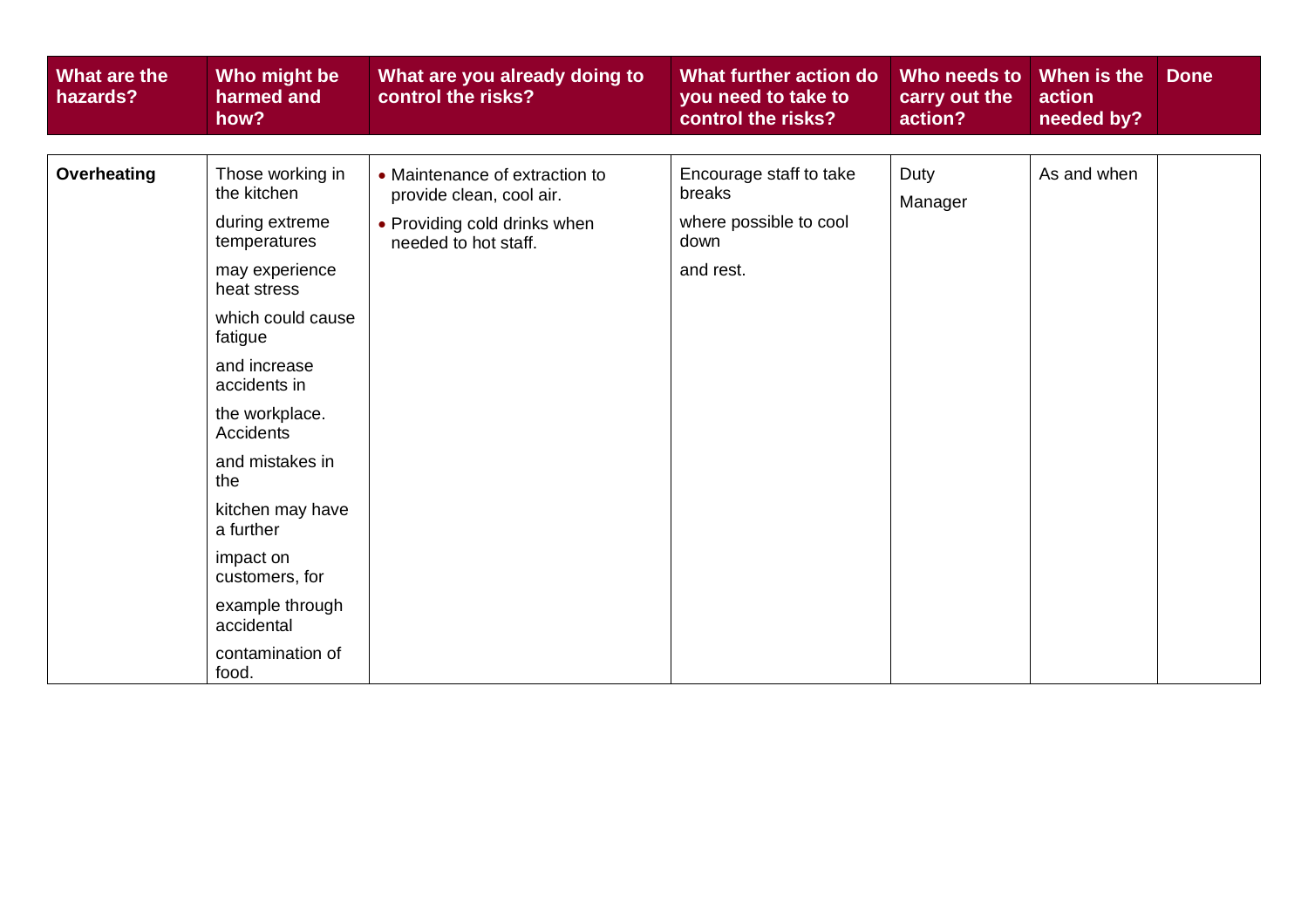| What are the<br>hazards?      | Who might be<br>harmed and<br>how?                                                                                                                                                                                                         | What are you already doing to<br>control the risks?                                                                                                                                                                                                                                                                                                                                                                                                                                              | What further action do<br>you need to take to<br>control the risks?                                                            | Who needs to<br>carry out the<br>action? | When is the<br>action<br>needed by? | <b>Done</b> |
|-------------------------------|--------------------------------------------------------------------------------------------------------------------------------------------------------------------------------------------------------------------------------------------|--------------------------------------------------------------------------------------------------------------------------------------------------------------------------------------------------------------------------------------------------------------------------------------------------------------------------------------------------------------------------------------------------------------------------------------------------------------------------------------------------|--------------------------------------------------------------------------------------------------------------------------------|------------------------------------------|-------------------------------------|-------------|
| <b>Shelving</b>               | Any passerby<br>could be<br>harmed by racks<br>and<br>shelving that<br>hasn't been<br>used correctly.<br>Shelves could<br>collapse or items<br>could fall off.<br>There is also a<br>risk of harm if<br>access to shelves<br>is difficult. | • Store heavy items waist height<br>and lower, with lighter items on<br>the higher shelves.<br>• Ensure staff are trained in how to<br>put deliveries away correctly.<br>• Make sure nothing is stored on<br>the floor or is in the way of the<br>shelves.                                                                                                                                                                                                                                       | Get some stepladders<br>and<br>train staff in their use for<br>ease<br>of access to higher<br>shelves                          | Manager                                  | 04/07/20                            | 03/07/20    |
| COVID-19<br><b>Procedures</b> | Following the<br>Governments<br>announcement<br>and guidelines, in<br>order to reduce,<br>stop and manage<br>the virus and<br>contamination to<br>protect lives                                                                            | • All walls and ceilings have been<br>cleaned and painted<br>• Electricity wires etc have been<br>checked<br>• Water leaks have been repaired<br>and effected walls and ceilings<br>are painted<br>• Deep cleaning has been done and<br>thorough cleaning schedule has<br>been put into place<br>• Checklists have been gone<br>through and necessary actions<br>have been taken.<br>• Warning, information and<br>guidance signs have been printed,<br>laminated and displayed<br>appropriately | All staff to be informed<br>on actions to be taken<br>Roles and<br>responsibilities to be<br>shared amongst<br>management team | manager                                  | 04/07/20                            | 03/07/20    |